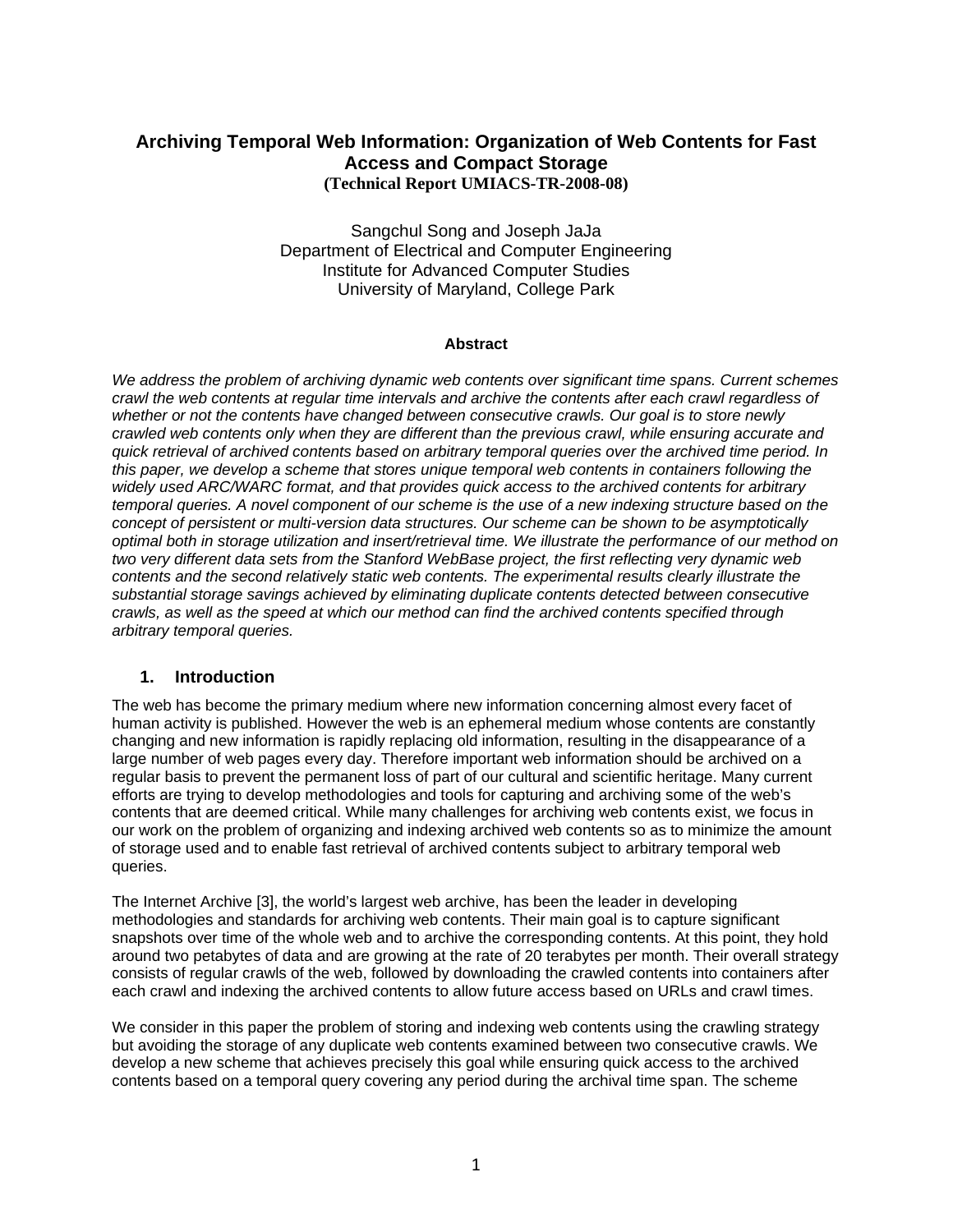involves a novel indexing structure based on the concept of multi-version B-tree and a very efficient duplicate detection algorithm.

In the next section, we give an overview of some of the current strategies used to archive web contents, focusing on the format and scheme used by the Internet Archive, while Section 3 is devoted to a description of our scheme. Section 4 describes the experimental tests conducted on two significant web archives using our scheme and reports on its performance compared to the previous best known scheme used by the Internet Archive.

## **2. Archiving Containers**

In this section, we examine a number of methods used to store web objects into an archive, focusing on the emerging standard for using containers as the storage unit for web archives.

## 2.1 Storage Types

To organize and store web objects in an archive, several methods have been proposed and are currently in use. A straightforward method (such as the one implemented in [1]) and is based on using a local file system where the target web material is copied object by object into the local file system, maintaining the relative structure among the objects. For future access, the html tag 'file' can replace the 'http' tag in the original object. We can then use the local file system for navigation through the archived web material. For example,'http://www.example.org/index.html' can be rewritten as

'file:///archive/2007.08.01/www.example.org/index.html'. These locally stored objects can be re-published through a web server for public web access (The National Library of Australia's Pandora project takes this approach [10]). It is relatively easy to set up and run this type of web archiving storage and the retrieval process is carried out using local file access mechanisms. However, there are several problems with this method including its limited scalability to what the local file system can handle, and more importantly it runs counter to a major guiding principle for long term archiving, namely platform independence. This strategy captures no metadata beyond the URL and date, and requires modifications to the original contents, and thus the strict faithfulness to the original contents cannot be maintained in most cases [12].

The second approach extracts documents from the hypertext context and reorganizes them in a different format while setting up different access mechanisms. For example, a small set of web pages can be converted into a single PDF document. However, this strategy makes sense only for specific objects that were originally created independently of the web. Although it is possible to maintain the hypertext structure *within* the converted documents, for the broader range archiving, this approach loses the hypertext structure between multiple such documents.

The most popular method currently in use by many web archives, including the Internet Archive [3], stores web objects in containers in a well-defined structure. A container holds a set of harvested web files, each with its own auxiliary metadata. The size of a container can vary up to hundreds of megabytes (usually 100~500MB). Typically, an external index is maintained to provide the mapping between hyperlinks inside a container and the locations of the archived objects that the hyperlinks point to. For example, if, inside a container, there is a web page archived on September 24, 2007 which has an outgoing hyperlink with a tag <a href="http://www.example.org/images/welcome.jpg>, the index could return in response to the tag and date the container ID and the offset within the container where the corresponding web page is stored. One of the most widely used container format is the ARC file format [6] that was originally developed by the Internet Archive and adopted by many others. Recently, building on the ARC format, an international collaborative effort developed a standard format called the WARC file format [4]. Upon the approval of the new standard format, many who have been either using their own container formats (such as the Stanford WebBase project [11]) or not taking the container approach (such as the Pandora project [10]) have agreed to convert to the standard format in the future. In our work, we will also exclusively use the ARC/WARC format.

In the next section, we will examine how the Internet Archive uses this format to index and access archived web data.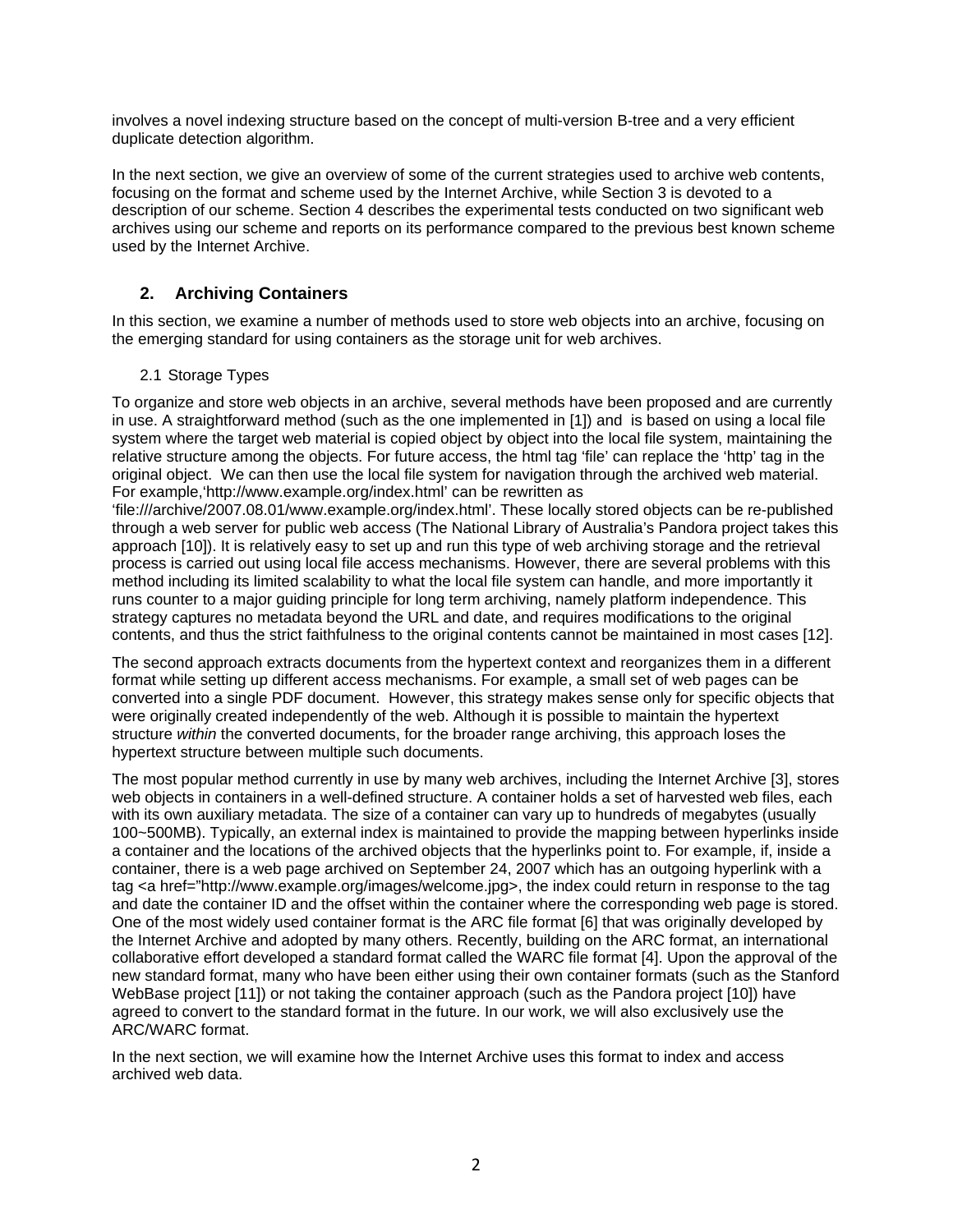#### **2.2 The Internet Archive and the Wayback Machine**

The Internet Archive (IA) is a non-profit organization whose mission is to build a public Internet digital library. As of this writing, the Internet Archive claims to hold 2 petabytes of data and is growing at a rate of 20 terabytes per month [2]. The Wayback Machine is the access point to its archive of snapshots of the web, allowing users to access archived versions of web pages across time. With the Wayback Machine, users enter an URL and the Wayback Machine displays a list of all instances of the archived URL, marked by the crawl dates. Selecting a date begins browsing a site as it appeared at that crawl date, and continued navigation pulls up the linked pages archived on the same or closest available date.

The Internet Archive stores archived web pages in containers in the ARC format introduced in 1996 [6]. The standard WARC format is based on the ARC format with substantial overlap. In essence, an ARC file is a self contained file that aggregates multiple web objects returned through a variety of protocols, including http, ftp, news, gopher, and mail. The contained web objects are sequentially stored, each annotated by its URL record that contains the URL, IP-address, archive-date, content-type, result-code, checksum, length, and so on.

Although an individual ARC file is self-contained, almost all web archives set up and manage external indices that map a URL and crawl time to the ID of the container and the offset where the corresponding information is archived. Without an external index, a sequential look up through all ARC files to search for the web information will take an enormous amount of time for any significant size web archive.

Upon access, a portion of an ARC file that contains the requested content is delivered to users, however, with a JavaScript snippet attached in the end of the content on the fly. The purpose of the snippet is to rewrite hyperlinks within the content, so that they link to an archived object in the archive, not a current web page. For example, an outgoing link to http://www.yahoo.com in an archived object crawled in Feb. 29 2000 is altered as http://www.archive.org/web/20000229123340/http://www.yahoo.com. When the Wayback Machine receives an HTTP request to the rewritten URL, it looks up the external index that maps the URL to the location information (container ID and offset) in the archive, and returns the requested content (also with the JavaScript snippet embedded in it).

The next subsection further discusses how such external indices are maintained.

## **2.3 Container Indexing Schemes**

The current indexing schemes used to map URLs to container IDs and offsets belong to two classes: sequential or structured. The first type consists of a sequential listing of URLs, each with the corresponding container information. The sequential index usually relies on external sorting and other data arrangement algorithms before records are written on a final index file. This implies a batch-mode indexing, where during each batch we have to acquire all the data to be indexed. Once sorted, searching for an entry requires  $O(\log_2 N)$  where N is the number of entries in the batch file. Note that external sorting is in general an expensive operation, especially when we have to deal with a large index file. On the other hand, structured schemes are generally more sophisticated data structures, typically a B-Tree or one of its variants such as B<sup>+</sup>-Tree. A B-Tree is a tree data structure where internal nodes store {key, data} records in increasing order according to the keys in the records. Each internal node also contains pointers to its children, and the keys separate the ranges of keys in each subtree. That is, all the keys in the first subtree are smaller than the first key of the parent node, and all the keys in the second subtree are larger than the first key and smaller than the second key of the parent node, and so on. In a B<sup>+</sup>-Tree, in contrast to a B-tree, all records are stored at the lowest level of the tree; only keys are stored in interior nodes. For more details on these data structures, see [7]. The B-Tree and B<sup>+</sup>-Tree support fast dynamic insertion and deletion of index entries as well as fast querying. In practice, databases are often involved as middleware to accommodate structured schemes. As of this writing , an open source implementation of the Wayback Machine [5] supports both the file-based sequential and B<sup>+</sup>-Tree-based structured indices.

To accommodate both the URL and time indices, the Wayback Machine concatenates the URL and the crawl time, and uses the result as a key. Although this scheme is very easy to implement, and works well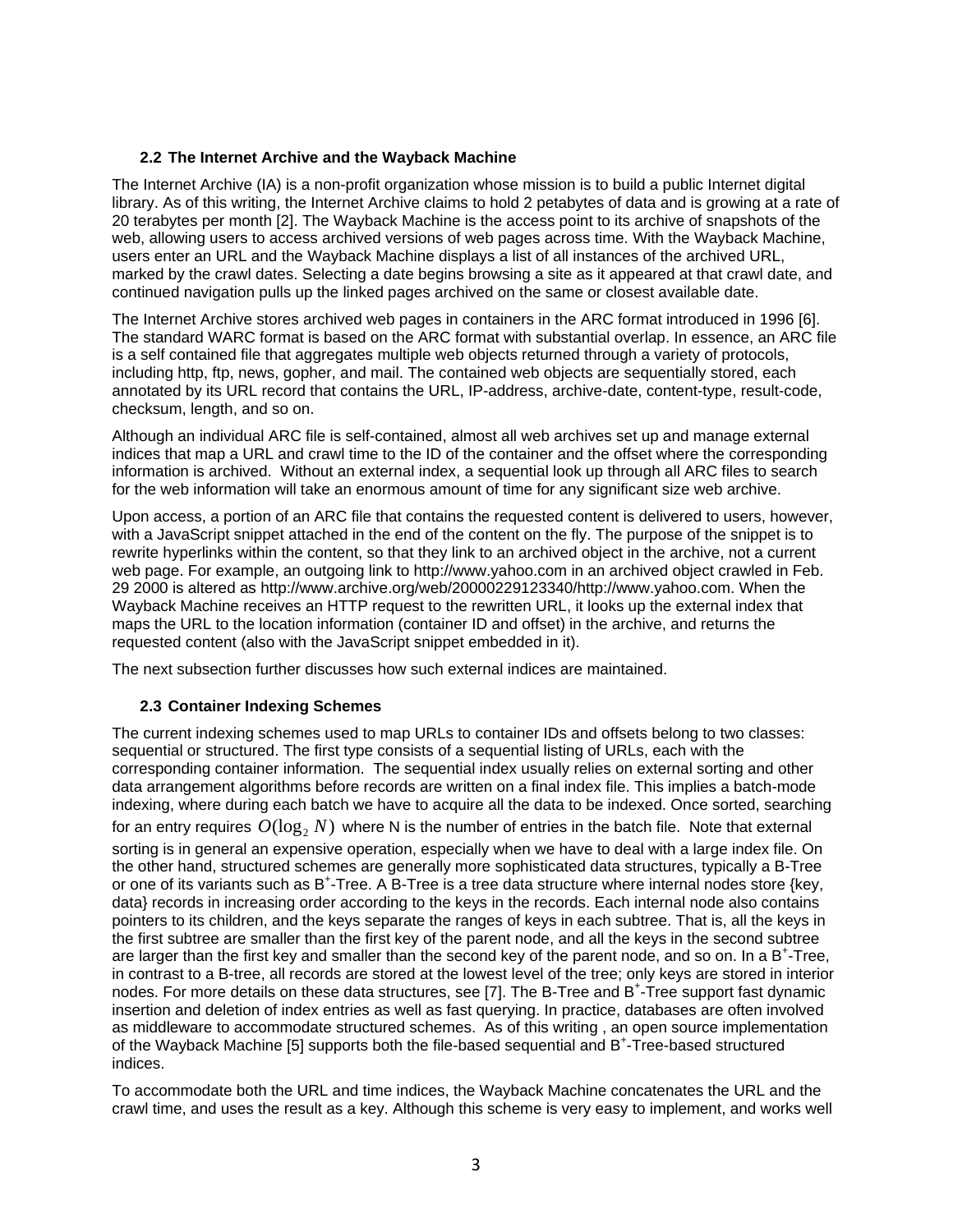to handle queries with a specific URL and time, it has significant limitations when it comes to handling time slice or time span queries. For example, given a specific date or time span, a query to retrieve all the web pages of interest cannot be handled efficiently using this scheme. Moreover, this structure will have a separate entry every time a web page is crawled, even if the page has not changed since the last crawl.

A possible alternative is to set up two indexing structures, one using the URLs as keys and the second using the crawl times as keys. Two separate searches are performed on the indexing structures, and the results are then matched to find the final result. As the archive grows, the time it takes to combine the results of the separate searchers grows rapidly, and response time will suffer substantially.

We next describe our scheme that stores a single copy for all the duplicate web objects crawled at consecutive times, and that can handle exact time queries as well as time slice and time span queries quite fast in theoretically optimal time.

## **3. Handling Temporal Web Information**

An important characteristic of a web archive is the fact that it typically represents a collection of temporal snapshots of web objects. As an extreme case, the archiving of a commercial news website over some time span will have to capture all the different versions of the website as the news are updated many times on a daily basis. However most of the information on such a website will change less frequently, and hence archiving the whole site separately every time a small piece of news has been updated is extremely wasteful. In general, it is not easy to detect the exact time when a target website is updated, and the strategy commonly used is to let web crawlers visit the target website repeatedly, archiving the website separately each time it is crawled. In our scheme, we only store the web pages that have changed since the last crawl while being able to retrieve and reconstruct the web information present at any time specified by the user.

We next introduce our scheme, starting with our novel version-aware persistent data structure, called PISA (Persistent Indexing Structure for Archives). Here we give only an overview of this structure and summarize its performance. Detailed description of PISA and the algorithms for handling various operations are given in [13].

## 3.1 The PISA Indexing Structure

Previous indexing schemes construct a B<sup>+</sup>-Tree in which each key entry consists of the concatenation of a URL and crawl time. Based on the concatenated key, a search through the B<sup>+</sup>-Tree leads to a container ID and an offset where the corresponding content has been stored. Clearly the B<sup>+</sup>-Tree will have separate entries for the same URL with different crawl times, and the corresponding web content will be stored separately for every crawl even though the content may not change over the past several crawls. To avoid storing any duplicate web content and yet maintain the ability to recover the contents corresponding to a URL and a date, we use techniques that are similar to those introduced for persistent or multi-version data structures [8, 9, 14]. Our PISA indexing structure is somewhat simpler and more practical than those reported in the literature, but achieves the same asymptotic performance for our dynamic operations as the best known schemes.

Rather than dealing with a key consisting of a URL and crawl time, our key consists of a URL and a time interval [birth-time, end-time] during which the corresponding web content has not changed. The birthtime corresponds to the time when a particular content under this URL was first seen, and the end-time corresponds to the earliest crawl time when the corresponding content changes. In addition to the key and the time interval, we include the hash value of the corresponding content. This value is used to check whether the content has changed since the last crawl. We build a  $B^{\ddagger}$ -Tree in which the leaves contain the mapping information of each key to the corresponding container and offset. PISA maintains the B<sup>+</sup>-Tree structure while inserting the new information after a crawl to a URL. If the URL is already there with a "live" time interval (that is, time interval is open with no end time), we check whether the content is the same as the last time it was crawled (using the saved hash value) in which case we are done. Otherwise we have to insert a new entry into PISA with an open time interval starting with the current crawl time. In addition, a copy of the content has to be saved in a container. To achieve optimal performance, each of the query and update operations on PISA has to be performed in time logarithmic in the total number of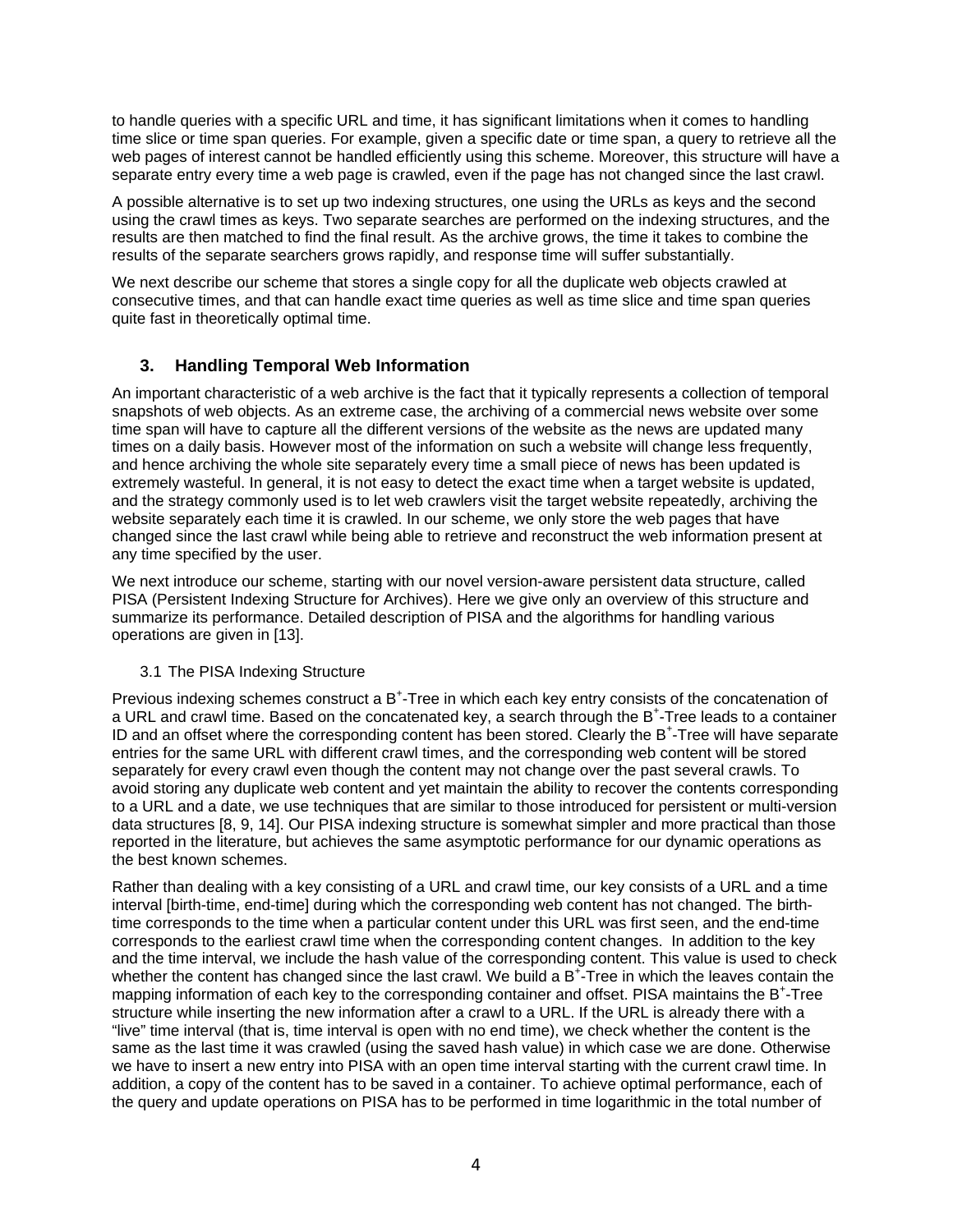entries, while retaining simplicity for practical implementation. PISA does indeed achieve this as detailed in [13].

We illustrate the benefits of PISA through the following example. Figure 1 depicts an example of archiving a web page (at URL A) over a period of time. In the figure, there have been two updates at  $t_3$  and  $t_9$ , and nine visits have been made from an archiving crawler at  $t_1$ ,  $t_2$ ,  $t_4$ ,  $t_5$ ,  $t_6$ ,  $t_8$ ,  $t_{10}$ ,  $t_{11}$  and  $t_{12}$ . In a conventional web archive, the content crawled at each visit, whether or not duplicated, is archived in its storage to keep track of the web page's history as detailed as possible. If the archive discarded any duplicates (those at  $t_2$ ,  $t_{5-8}$  and  $t_{11-12}$ ), and stored only unique contents (those at  $t_1$ ,  $t_4$  and  $t_{10}$ ), it would not be able to deliver the best content to the user. For example, consider an example where a user wants to view the web page as it appeared at  $t<sub>7</sub>$ . With the full archiving with duplicates, the archive would return the correct content – Content 2. However, if the archive had only stored the content at  $t_1$ ,  $t_4$ , and  $t_{10}$ , the archive would have no idea that it actually saw Content 2 at a later time  $(t_8)$ , and it would have to make a wild guess between Content 2 and Content 3, probably ending up returning the closer (but wrong) one – Content 3.



FIGURE 1. COMPARISON BETWEEN CONVENTIONAL ARCHIVING AND ARCHIVING WITH PISA

On the other hand, our methodology eliminates the need of storing duplicates without compromising the correctness of the retrieved contents. Rather than indexing records using their URLs concatenated by the timestamp as a key, PISA maintains the lifespan during which each record was alive, and provides operations to query and insert into the data structure very efficiently. In fact, the speeds of those operations are effectively much faster in PISA than in a conventional index since the total number of web objects that a non-duplicate archive has to maintain is clearly much smaller. For instance, in the previous example in Figure 1, for the same crawls, our methodology only needs to store three distinct contents. Since PISA maintains the information that Content 2 covers the time interval  $[t<sub>4</sub>-t<sub>10</sub>],$  a query for the content at  $t<sub>7</sub>$  can be confidently and correctly handled by returning Content 2, without having had to store all nine crawled contents.

One side benefit that PISA can also bring is that it can be also utilized in detecting duplicates. Each record in PISA can also contain a hash of the content that the record refers to, and since navigating through PISA for its record is much faster than through the archive store for the actual content, this hash can help determine the duplicates without much effort.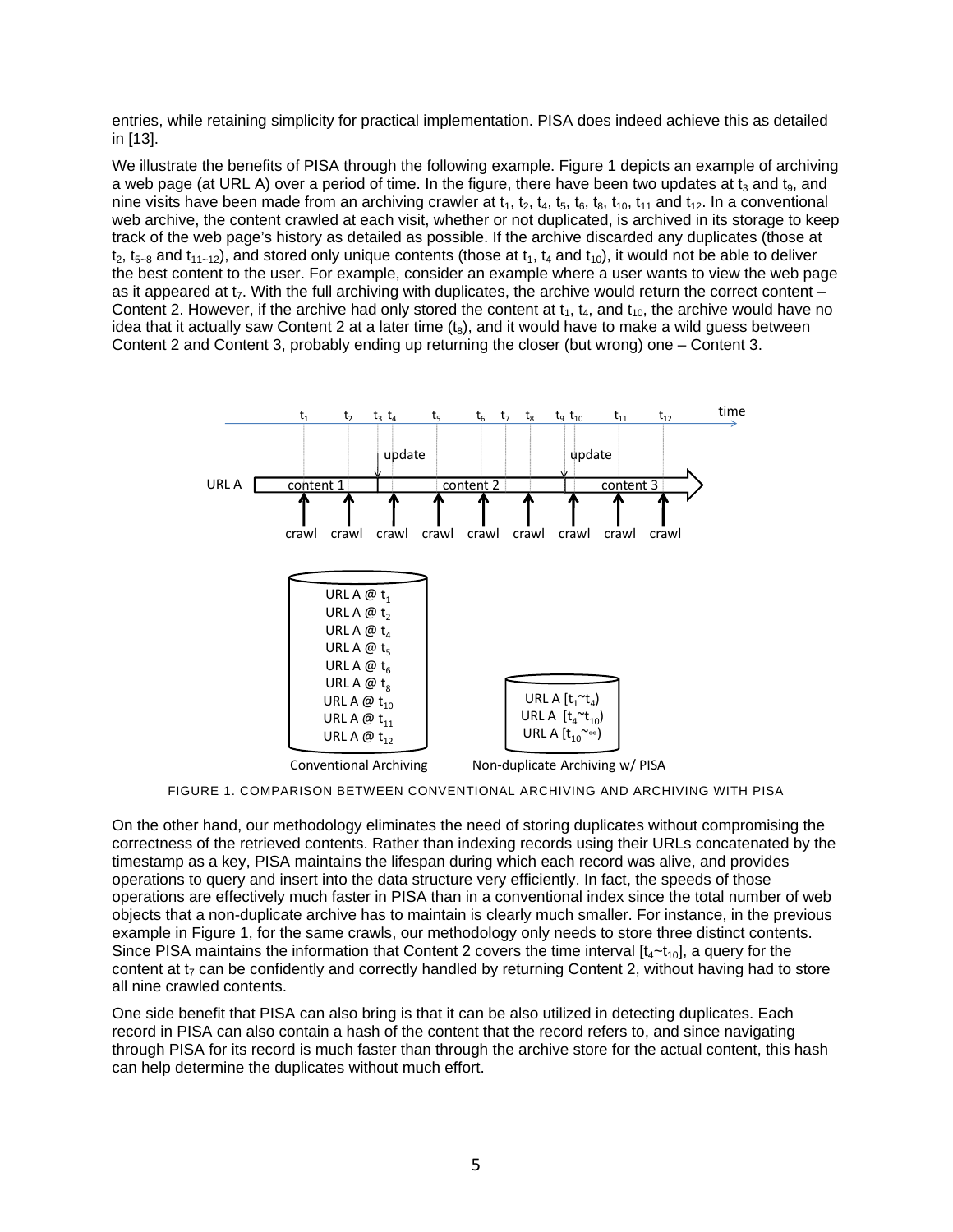Another benefit of PISA is that PISA is capable of supporting extra operations that are considered prohibitive using conventional indices. For instance, pure-timeslice queries ("Given a time interval T, find all objects archived during this interval") cannot be practically supported in conventional indices, but can be performed efficiently in PISA. Moreover, approximate key-timeslice queries ("Given a key and a contiguous time interval T, find the objects with the closest key that were archived during interval T") can also be better supported in PISA.

## **4. Experimental Results**

To illustrate the benefits of our scheme, we run two sets of tests. The first experiment is set up to show the impact of the duplicate elimination performed by PISA as well as to provide an estimate on the extra time required for duplicate elimination. The second experiment is performed to compare PISA to B<sup>+</sup>-Tree, which represents the best previously used indexing structure for web archiving. To conduct our tests, we make use of the web archive from the Stanford WebBase project [11]. The crawled web pages were stored as the pages existed at the crawling time with no attempt to remove duplicates. Among the vast amount of data maintained by the archive, we choose the two datasets illustrated in Table 1 – one to represent fast-changing websites, the other to represent relatively static websites. The full lists of all the websites covered by each dataset are available in Appendix A.

|                         | # Crawls | <b>Crawling Dates</b>           | Average #<br>Pages / Crawl | Total #<br>Pages | Average<br>Size / Crawl | Total<br>Size |
|-------------------------|----------|---------------------------------|----------------------------|------------------|-------------------------|---------------|
| <b>News</b><br>Websites | 8        | $10/25/2006$ ~<br>11/2/2006     | 298,269                    | 2,335,600        | 9.32GB                  | 73.38GB       |
| Governors<br>Websites   | 28       | 09/08/2005 $\sim$<br>10/07/2005 | 10,055                     | 273,717          | 228MB                   | 5.98GB        |

TABLE 1. DATASETS

The News Websites dataset is from a Stanford's event-based collection pertaining to the 2006 US House of Representatives Election, which was originally crawled from October 25, 2006 to November 11, 2006. In our experiments, we only use the data crawled on the first eight days. Since news websites tend to be updated very frequently (several times a day), an archive collection obtained by a series of daily crawls is less likely to contain duplicate web pages. Therefore, we expect that this dataset to be representative of an archiving scenario over fast changing websites, where duplicates are unlikely.

The second dataset is from a Stanford's event-based collection pertaining to Hurricane Katrina, originally crawled from September 3, 2005 to October 29, 2005. Since the total data size is too big to be accommodated on our machine, we extract the following part of the original collection. Within the collection, we consider 28-day crawls (September 8, 2005 to October 7, 2005, some intermediate dates are missing in the archive) over eight State Governors' websites (Alabama, Mississippi, North Dakota, New Mexico, Oklahoma, Pennsylvania, Texas and Louisiana), and perform the experiments on this dataset. Since updates in government websites are usually slow-paced, this dataset is representative of an archiving scenario over slow changing websites, where duplicates are expected to occur often.

Using these two datasets, we run our scheme and counted the number and size of duplicate web pages. We also monitor the time overhead incurred due to duplicate checking. The results from each data set are as follows.

For the News Websites dataset, we observe that, on average, 23% of crawled web pages – accounting roughly 12% in size – had not been changed. Considering the fast-changing nature of news websites, the amount of duplicates exceeds our initial expectation. This can be explained by the fact that, while the front pages were updated frequently, some of the content referred to on the front page remained the same. On the other hand, regarding the Governors' Websites, we find that, on average, 82% of crawled web pages – amounting approximately to 73% in size – were duplicates, which constitute a considerable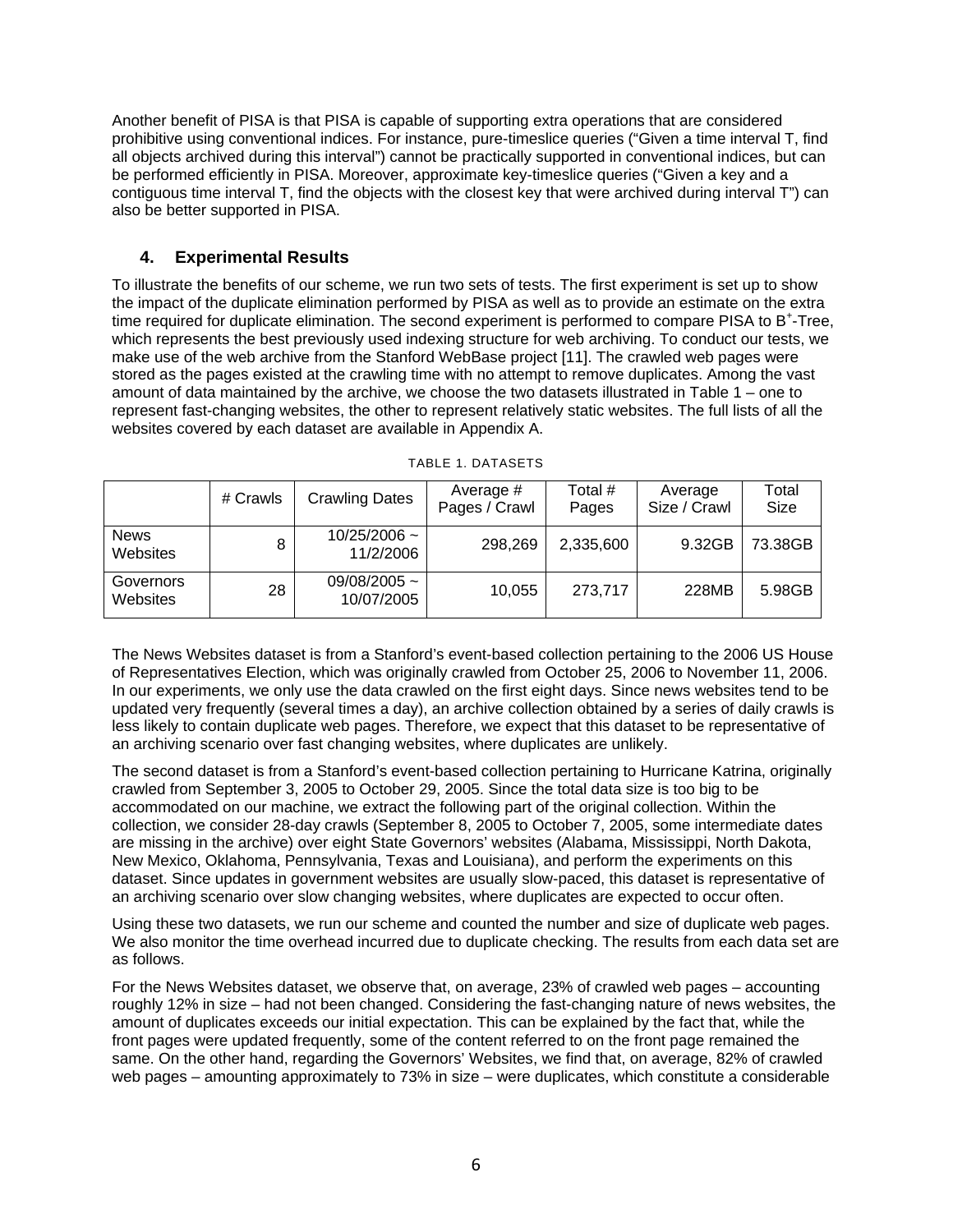portion of the crawled data. It is clear that our scheme will save a substantial amount of storage regardless of the type of the archived web data.

However, our scheme incurs an overhead due to the extra processing required for duplicate detection. We now provide estimates of this overhead based on our tests on the two data sets. In measuring the time overhead, we exclude the disk and network I/O time for fetching web objects, tasks that have to be done by any scheme, and focus on the overhead required for detecting duplicates.

For the News Websites dataset, we observe that the total time overhead to process 2,335,600 pages (73.38GB) was less than 8 minutes. This corresponds to 0.36 ms per page or 11.08 ms per MB. Therefore, the average processing speed for duplicate detection amounts to a processing rate of 90MB/s, which exceeds the typical disk I/O capacity. Similarly, the Governors' Websites dataset showed a time overhead of 0.1 ms per page or 4.44 ms per MB. The average processing speed per second amounts to 225MB/s, which is even faster than the News Website dataset. The results are summarized in Table 2. The details of the results can be found in Appendix B. Therefore, it can be seen that the additional steps required by our scheme only introduce a negligible time overhead.

|                            | Total               | Per Page (Average) | Per MB (Average) |
|----------------------------|---------------------|--------------------|------------------|
| News Websites              | $13 \text{ m}$ 52 s | $0.356$ ms         | 11.076 ms        |
| <b>Governors' Websites</b> | 0 m27 s             | $0.098$ ms         | 4.444 ms         |

TABLE 2. TIME OVERHEAD FOR DUPLICATE DETECTION

## 4.1 Performance Comparison: PISA vs. B<sup>+</sup>-Tree

In this experiment, we compare the performance of PISA and B<sup>+</sup>-Tree for inserting new information and for retrieving temporal web information from a web archive. Using the same Governors Websites archive, we measure the time that each of PISA and B<sup>+</sup>-Tree spends in handling the same set of queries. In B<sup>+</sup>-Tree, each key is created by concatenating the hash of a URL with the crawl time, whereas in PISA, the hash of a URL serves as a key, and a new entry is inserted with the key and the crawl time. Our comparison is based on running tests based on the operations listed in Table 3, which we believe capture the most important types of querying archived web contents.

| <b>Operation</b>        |        | <b>Description</b>                                                                                                                                                                                    |
|-------------------------|--------|-------------------------------------------------------------------------------------------------------------------------------------------------------------------------------------------------------|
| (URL, time)             | Insert | Given an object defined by a URL and a crawl time, insert the information<br>regarding the object into the indexing structure with a pointer to its container<br>and the offset within the container. |
| (URL, time)             | Query  | Given a URL and a time, determine the location of the content of the URL that<br>was valid at the specified time. The location refers to the container ID and the<br>offset within the container.     |
| (URL, time span) Query  |        | Given a URL and a time span, determine the locations of the contents of the<br>URL that were valid during the specified time span.                                                                    |
| (URL, ---)              | Query  | Given a URL, determine all the locations and crawl times corresponding to the<br>URL.                                                                                                                 |
| (----, time span) Query |        | Given a time span, determine all the URLs and their corresponding locations in<br>the archive, which were valid at the specified time span.                                                           |

In B<sup>+</sup>-Tree, a web page was considered valid at time t, if the web page was the latest page crawled earlier than t.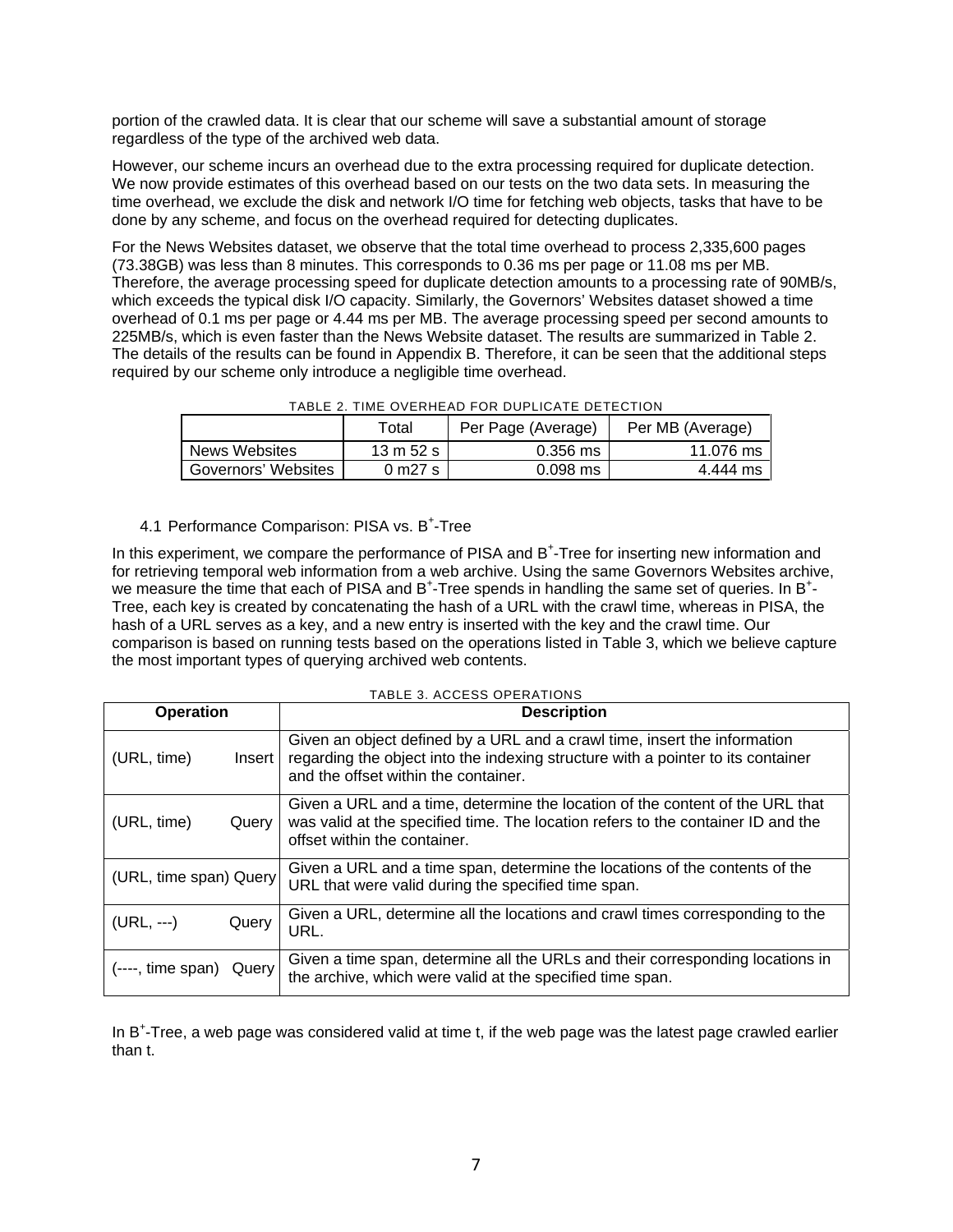Our asymptotical analysis [13] shows that PISA can perform Insert, (URL, time), (URL, time span), and (URL, ---) queries in optimal time similar to B<sup>+</sup>-Tree when the same number of entries are maintained in both structures. As for the (----, time span) query, PISA is asymptotically much faster than the B<sup>+</sup>-tree.

We now examine the practical performance of the two structures in the context of the Governors Websites. This archive is indexed using both PISA and B<sup>+</sup>-Tree. When inserting the input data, we measure the time taken for each indexing scheme to insert all the pages to be indexed. As we have seen before, this data set has 82% duplicate web pages, and as a result PISA took significantly less time than B+ -Tree (3.7s vs. 16.8s). This is an accumulated time which is not linear to the total number of inserted pages since an individual insert time becomes longer as the index gets larger.

As for the (URL, ----) Query, we perform the query for all the 27,643 distinct URLs present in the data set. In this experiment, the two indexing schemes finished the queries within almost the same time (2.7s vs. 3s).

The (URL, time span) Query is a special case of the (URL, ----) Query since it does not retrieve the entire history of a URL, but only pages that were valid during the specified time span. We perform (URL, time span) Query for each of 27,643 URLs for a time span of seven versions in the middle. More specifically, for each URL, we make a query to retrieve pages that were valid during September 19, 2005  $\sim$ September 25, 2005. As in (URL, ----) Query, the two schemes showed similar results, finishing all the queries within 3 seconds.

On the other hand, the (----, time span) Query requires drastically different times for the two schemes. We perform 28 queries for each of 28 different crawl dates in the dataset. In this case, PISA handles all the .<br>queries within 1.6s, while the B<sup>+</sup>-Tree takes 10.3 seconds. This can be explained by the fact that each of the entries in the B<sup>+</sup>-Tree has to be examined before we can determine which objects to return.

So far, it is clear that PISA performs most operations at least as fast as B<sup>+</sup>-Tree, while an operation such as (----, time span) Query can be performed much faster. However, PISA does incur an overhead in terms of space usage by the index (while saving substantially on the storage of the archived web contents). In fact, given the same number of entries in the index, PISA requires more disk blocks. In our experiment for the Governors Websites, PISA maintains 8,647 blocks whereas B<sup>+</sup>-Tree has only 4,002 blocks. Assuming that each block takes about 2KB of storage space, PISA and B<sup>+</sup>-Tree require 16.9MB and 7.8MB, respectively. Nevertheless, considering that the adoption of PISA has saved 4.3GB of storage space that, otherwise, would have been taken up by the duplicate web pages, the index space overhead is minimal. In fact, as the number of crawl dates increases, we expect the relative overhead of the PISA indexing structure to become smaller.

| .           |                     |                      |                      |                           |                            |                       |  |  |
|-------------|---------------------|----------------------|----------------------|---------------------------|----------------------------|-----------------------|--|--|
|             | Time (ms)           |                      |                      |                           |                            |                       |  |  |
|             | Insert all<br>pages | (URL, time)<br>Querv | (URL, ----)<br>Querv | (URL, time span)<br>Querv | (----, time span)<br>Querv | Indexing<br>Size (MB) |  |  |
| <b>PISA</b> | 3.717               | 4,814                | 2.824                | 2,677                     | 1.642                      | 16.89                 |  |  |
| $B^+$ -Tree | 16,767              | 7,313                | 2,966                | 2,968                     | 10,285                     | 7.82                  |  |  |

Table 4 provides a summary of our experimental results comparing PISA to B<sup>+</sup>-tree.

## TABLE 4. PERFORMANCE COMPARISON BETWEEN PISA AND B<sup>+</sup>-TREE

## **5. Conclusion**

We addressed in this paper the problem of archiving temporal web contents in such a way as to minimize the amount of storage required while being able to retrieve accurately any of the archived web information using arbitrary temporal web queries. Our new method uses the crawling strategy at regular time intervals, commonly used by all the known web archiving methods, but detects and eliminates the storage of duplicates between consecutive crawls. The archived web information is indexed using a novel indexing structure, called PISA – Persistent Indexing Structure for Archives, which enables quick duplicate detection and quick information discovery. We have presented in this paper experimental results on two significant web archives which illustrated the type of storage savings achieved by our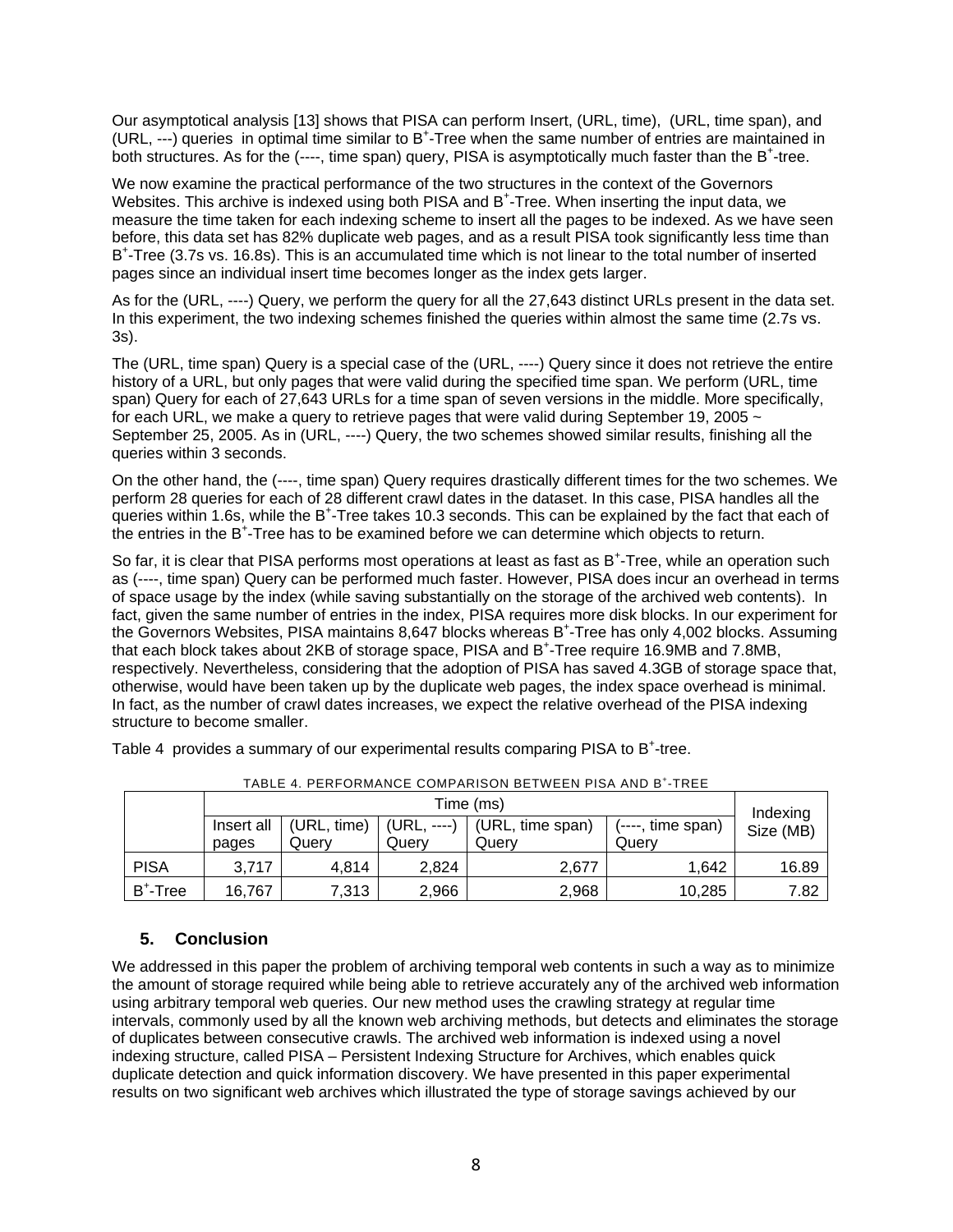scheme as well as its overall performance in retrieving archived data. It was also shown that the overhead incurred by our indexing structure is very minimal.

## **6. References**

- [1] HTTrack http://www.webcitation.org/5SCSBqOXe
- [2] *The Internet Archive Frequently Asked Question* http://www.webcitation.org/5UvJ31WFD
- [3] *The Internet Archive The Wayback Machine* http://www.webcitation.org/5SCSL2r8e
- [4] *WARC, Web ARChive file format* http://www.webcitation.org/5RPhvw0Wa
- [5] *Wayback* http://archive-access.sourceforge.net/projects/wayback/
- [6] *WWW Archive File Format Specification* http://pages.alexa.com/company/arcformat.html
- [7] R. Bayer and E. M. McCreight, *Organization and Maintenance of Large Ordered Indexes*, Acta informatica, 1 (1972), pp. 173-189.
- [8] B. Becker, S. Gschwind, T. Ohler, B. Seeger and P. Widmayer, *An Asymptotically Optimal Multiversion B-tree*, The VLDB Journal, 5 (1996), pp. 264-275.
- [9] B. Becker, S. Gschwind, T. Ohler, B. Seeger and P. Widmayer, *On Optimal Multiversion Access Structures*, *Proceedings of the Third International Symposium on Advances in Spatial Databases*, Springer-Verlag, 1993.
- [10] W. Cathro, C. Webb and J. Whiting, *Archiving the Web: The PANDORA Archive at the National Library of Australia*, *the Preserving the Present for the Future Web Archiving Conference*, Copenhagen, Denmark, 2001.
- [11] J. Hirai, S. Raghavan, A. Paepcke and H. Garcia-Molina, *WebBase : A repository of Web pages*, *The 9th International World Wide Web Conference (WWW9)*, Amsterdam, 2000.
- [12] J. Masanès, *Web Archiving: Issues and Methods*, *Web Archiving*, Springer, Berlin, 2006, pp. 1- 53.
- [13] S. Song and J. JaJa, *A New Technique for Archiving Temporal Web Information*, *UMIACS Technical Report- In Preparation*, University of Maryland Institute for Advanced Computer Studies, 2008.
- [14] P. J. Varman and R. M. Verma, *An Efficient Multiversion Access Structure*, IEEE Transactions on Knowledge and Data Engineering, 9 (1997), pp. 391-409.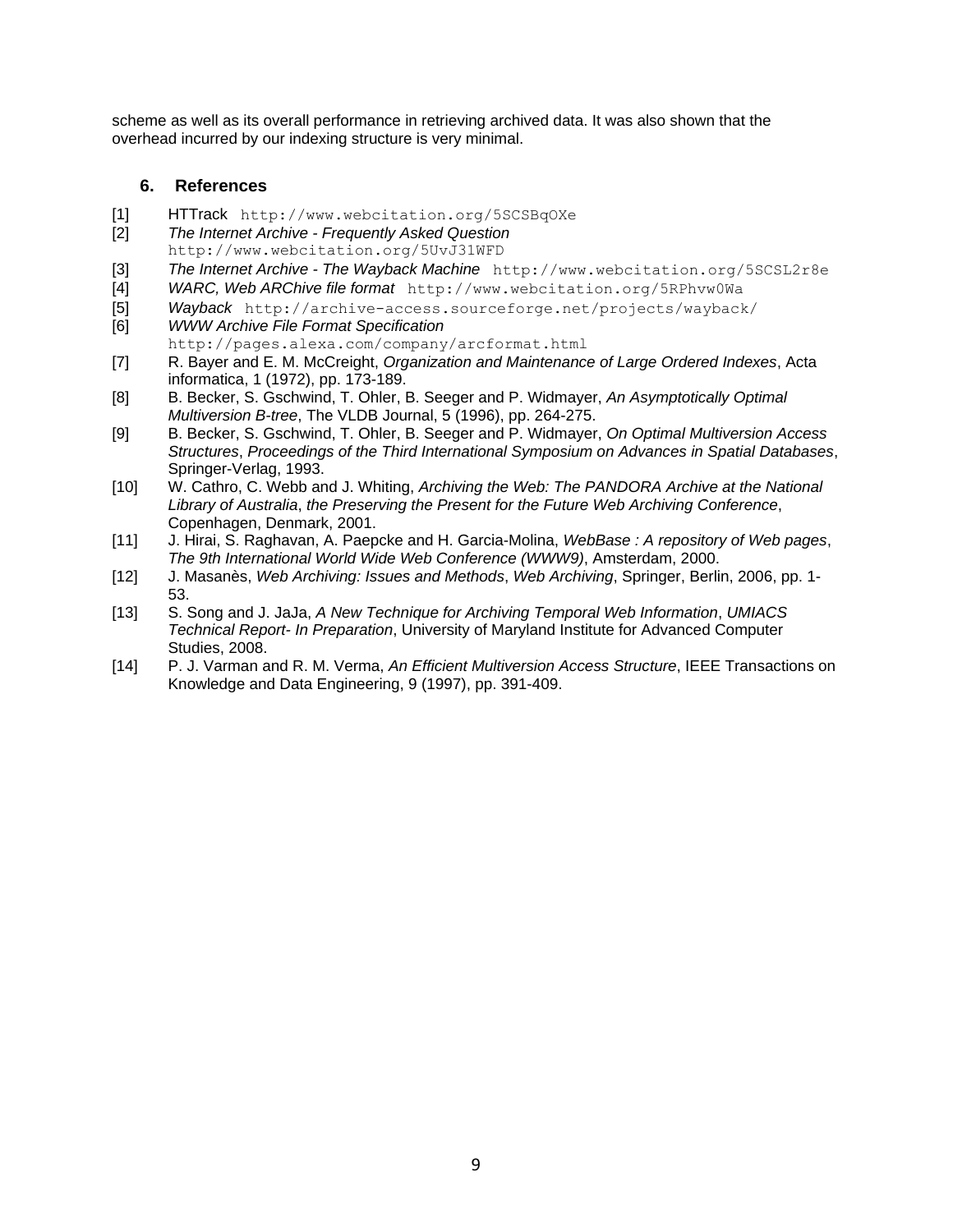#### **Appendix A. List of Websites**

#### **News Websites**

www.usatoday.com online.wsj.com www.nytimes.com www.latimes.com www.washingtonpost.com www.chicagotribune.com www.nydailynews.com www.philly.com 10002 www.rockymountainnews.com www.chron.com www.nypost.com www.freep.com www.dallasnews.com www.startribune.com www.boston.com www.nj.com www.ajc.com www.azcentral.com www.newsday.com www.sfgate.com www.cleveland.com seattletimes.nwsource.com www.stltoday.com politics.tampabay.com www.signonsandiego.com www.jsonline.com www.baltimoresun.com www.miami.com www.oregonlive.com www.post-gazette.com www.kansascity.com www.ocregister.com www.dispatch.com www.indystar.com www.mysanantonio.com www.OrlandoSentinel.com www.sun-sentinel.com www.sacbee.com www.dfw.com

#### **Governors Websites**

www.governor.alabama.gov www.governorbarbour.com www.governor.state.nd.us www.governor.state.nm.us www.governor.state.ok.us www.governor.state.pa.us www.governor.state.tx.us www.gov.state.la.us